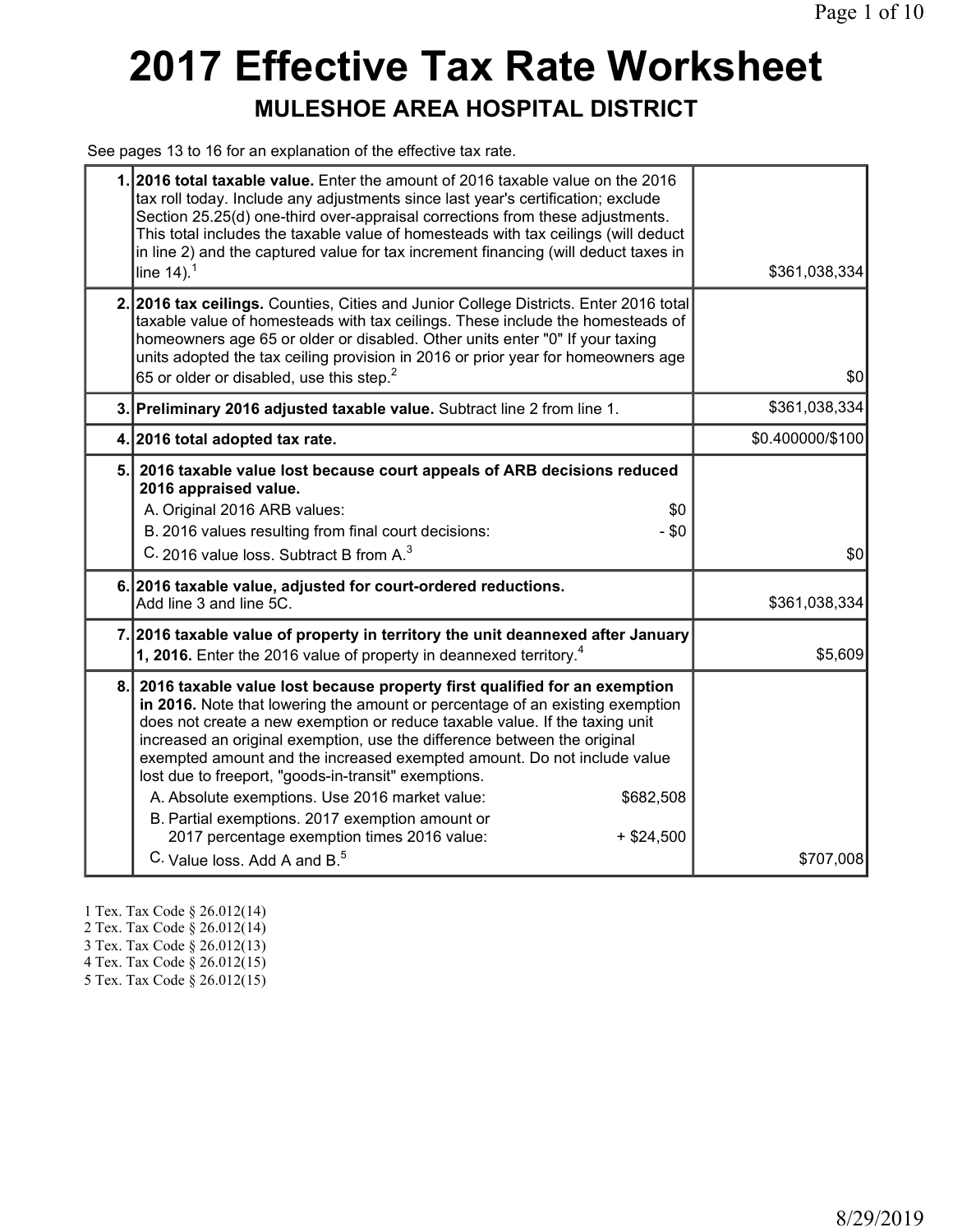#### **2017 Effective Tax Rate Worksheet (continued) MULESHOE AREA HOSPITAL DISTRICT**

| 9.1 | 2016 taxable value lost because property first qualified for agricultural<br>appraisal (1-d or 1-d-1), timber appraisal, recreational/scenic appraisal or                                                                                                                                                                    |               |
|-----|------------------------------------------------------------------------------------------------------------------------------------------------------------------------------------------------------------------------------------------------------------------------------------------------------------------------------|---------------|
|     | public access airport special appraisal in 2017. Use only those properties<br>that first qualified in 2017; do not use properties that qualified in 2016.                                                                                                                                                                    |               |
|     | A. 2016 market value:<br>\$297,666                                                                                                                                                                                                                                                                                           |               |
|     | B. 2017 productivity or special appraised value:<br>$-$ \$85,941                                                                                                                                                                                                                                                             |               |
|     | C. Value loss. Subtract B from A. <sup>6</sup>                                                                                                                                                                                                                                                                               | \$211,725     |
|     | 10. Total adjustments for lost value. Add lines 7, 8C and 9C.                                                                                                                                                                                                                                                                | \$924,342     |
|     | 11. 2016 adjusted taxable value. Subtract line 10 from line 6.                                                                                                                                                                                                                                                               | \$360,113,992 |
|     | 12. Adjusted 2016 taxes. Multiply line 4 by line 11 and divide by \$100.                                                                                                                                                                                                                                                     | \$1,440,455   |
|     | 13. Taxes refunded for years preceding tax year 2016. Enter the amount of taxes<br>refunded by the taxing unit for tax years preceding tax year 2016. Types of<br>refunds include court decisions, Tax Code § 25.25(b) and (c) corrections and<br>Tax Code § 31.11 payment errors. Do not include refunds for tax year 2016. |               |
|     | This line applies only to tax years preceding tax year 2016. <sup>7</sup>                                                                                                                                                                                                                                                    | \$0           |
|     | 14. Taxes in tax increment financing (TIF) for tax year 2016. Enter the amount of<br>taxes paid into the tax increment fund for a reinvestment zone as agreed by the<br>taxing unit. If the unit has no 2017 captured appraised value in Line 16D, enter                                                                     |               |
|     | $"0".^8$                                                                                                                                                                                                                                                                                                                     | \$0           |
|     | 15. Adjusted 2016 taxes with refunds and TIF adjustment. Add lines 12 and 13,                                                                                                                                                                                                                                                |               |
|     | subtract line 14.9                                                                                                                                                                                                                                                                                                           | \$1,440,455   |
|     | 16. Total 2017 taxable value on the 2017 certified appraisal roll today. This<br>value includes only certified values and includes the total taxable value of<br>homesteads with tax ceilings (will deduct in line 18). These homesteads<br>includes homeowners age 65 or older or disabled. <sup>10</sup>                   |               |
|     | A. Certified values only:<br>\$358,518,190<br>B. Counties: Include railroad rolling stock values<br>certified by the Comptroller's office:<br>$+$ \$0                                                                                                                                                                        |               |

6 Tex. Tax Code § 26.012(15) 7 Tex. Tax Code § 26.012(13) 8 Tex. Tax Code § 26.03(c) 9 Tex. Tax Code § 26.012(13) 10 Tex. Tax Code § 26.012(15)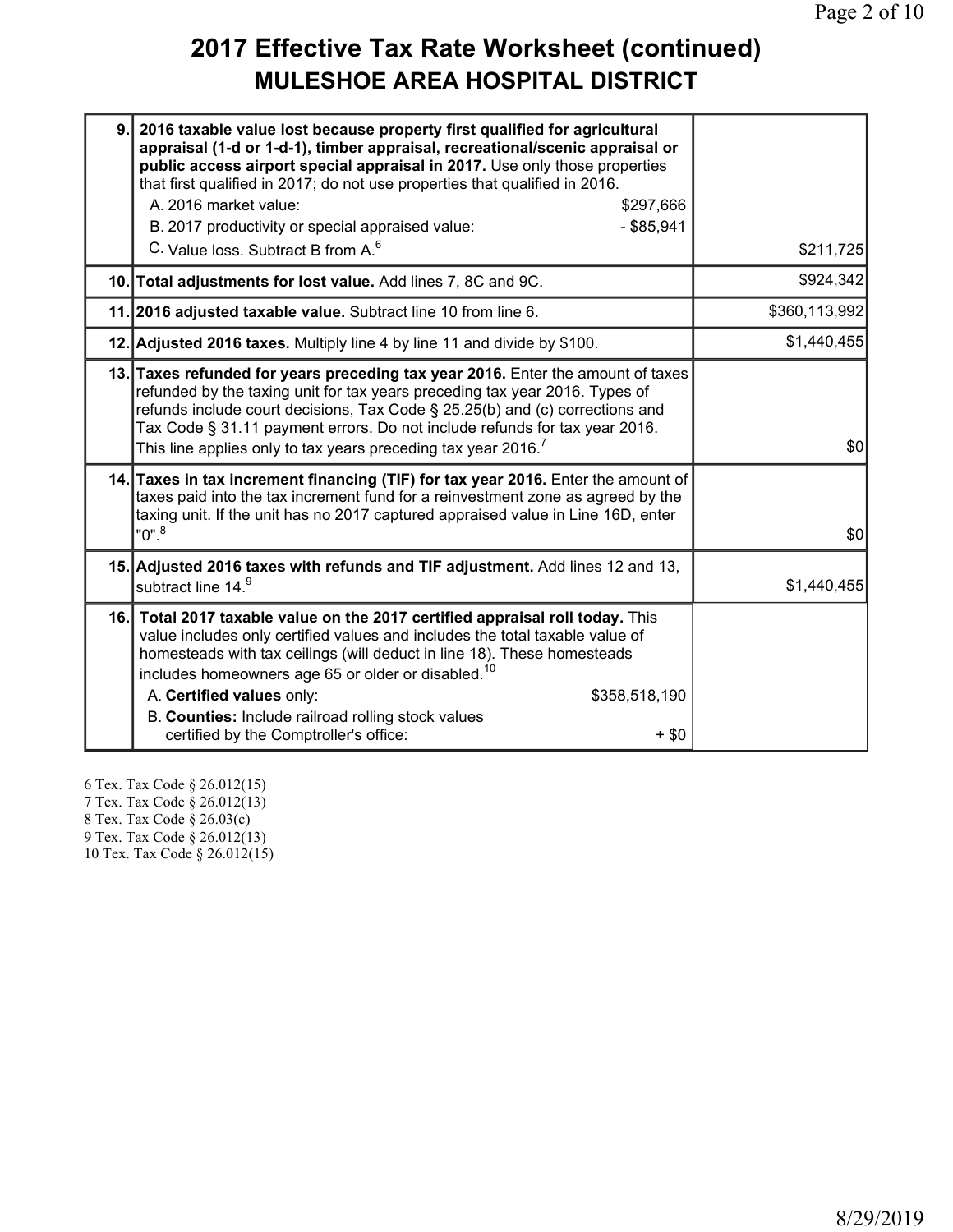### **2017 Effective Tax Rate Worksheet (continued) MULESHOE AREA HOSPITAL DISTRICT**

| 16.<br>(cont.) | C. Pollution control exemption: Deduct the value<br>of property exempted for the current tax year for<br>the first time as pollution control property:<br>D. Tax increment financing: Deduct the 2017<br>captured appraised value of property taxable by a<br>taxing unit in a tax increment financing zone for<br>which the 2017 taxes will be deposited into the tax<br>increment fund. Do not include any new property                                                                                                                                                                                                                                                                                                                                                                                                                                                                                                                                                                                                                                                                                                                                                    | $- $0$  |               |
|----------------|------------------------------------------------------------------------------------------------------------------------------------------------------------------------------------------------------------------------------------------------------------------------------------------------------------------------------------------------------------------------------------------------------------------------------------------------------------------------------------------------------------------------------------------------------------------------------------------------------------------------------------------------------------------------------------------------------------------------------------------------------------------------------------------------------------------------------------------------------------------------------------------------------------------------------------------------------------------------------------------------------------------------------------------------------------------------------------------------------------------------------------------------------------------------------|---------|---------------|
|                | value that will be included in line 21 below. <sup>11</sup>                                                                                                                                                                                                                                                                                                                                                                                                                                                                                                                                                                                                                                                                                                                                                                                                                                                                                                                                                                                                                                                                                                                  | $- $0$  |               |
|                | E. Total 2017 value. Add A and B, then subtract C                                                                                                                                                                                                                                                                                                                                                                                                                                                                                                                                                                                                                                                                                                                                                                                                                                                                                                                                                                                                                                                                                                                            |         |               |
|                | and D.                                                                                                                                                                                                                                                                                                                                                                                                                                                                                                                                                                                                                                                                                                                                                                                                                                                                                                                                                                                                                                                                                                                                                                       |         | \$358,518,190 |
| 17.1           | Total value of properties under protest or not included on certified<br>appraisal roll. <sup>12</sup><br>A. 2017 taxable value of properties under protest.<br>The chief appraiser certifies a list of properties still<br>under ARB protest. The list shows the appraisal<br>district's value and the taxpayer's claimed value, if<br>any or an estimate of the value if the taxpayer<br>wins. For each of the properties under protest, use<br>the lowest of these values. Enter the total value. <sup>13</sup><br>B. 2017 value of properties not under protest or<br>included on certified appraisal roll. The chief<br>appraiser gives taxing units a list of those taxable<br>properties that the chief appraiser knows about but<br>are not included at appraisal roll certification.<br>These properties also are not on the list of<br>properties that are still under protest. On this list of<br>properties, the chief appraiser includes the market<br>value, appraised value and exemptions for the<br>preceding year and a reasonable estimate of the<br>market value, appraised value and exemptions for<br>the current year. Use the lower market, appraised | \$0     |               |
|                | or taxable value (as appropriate). Enter the total<br>value. $14$                                                                                                                                                                                                                                                                                                                                                                                                                                                                                                                                                                                                                                                                                                                                                                                                                                                                                                                                                                                                                                                                                                            | $+$ \$0 |               |

11 Tex. Tax Code § 26.03(c)

12 Tex. Tax Code § 26.01(c)

13 Tex. Tax Code § 26.04 and 26.041

14 Tex. Tax Code § 26.04 and 26.041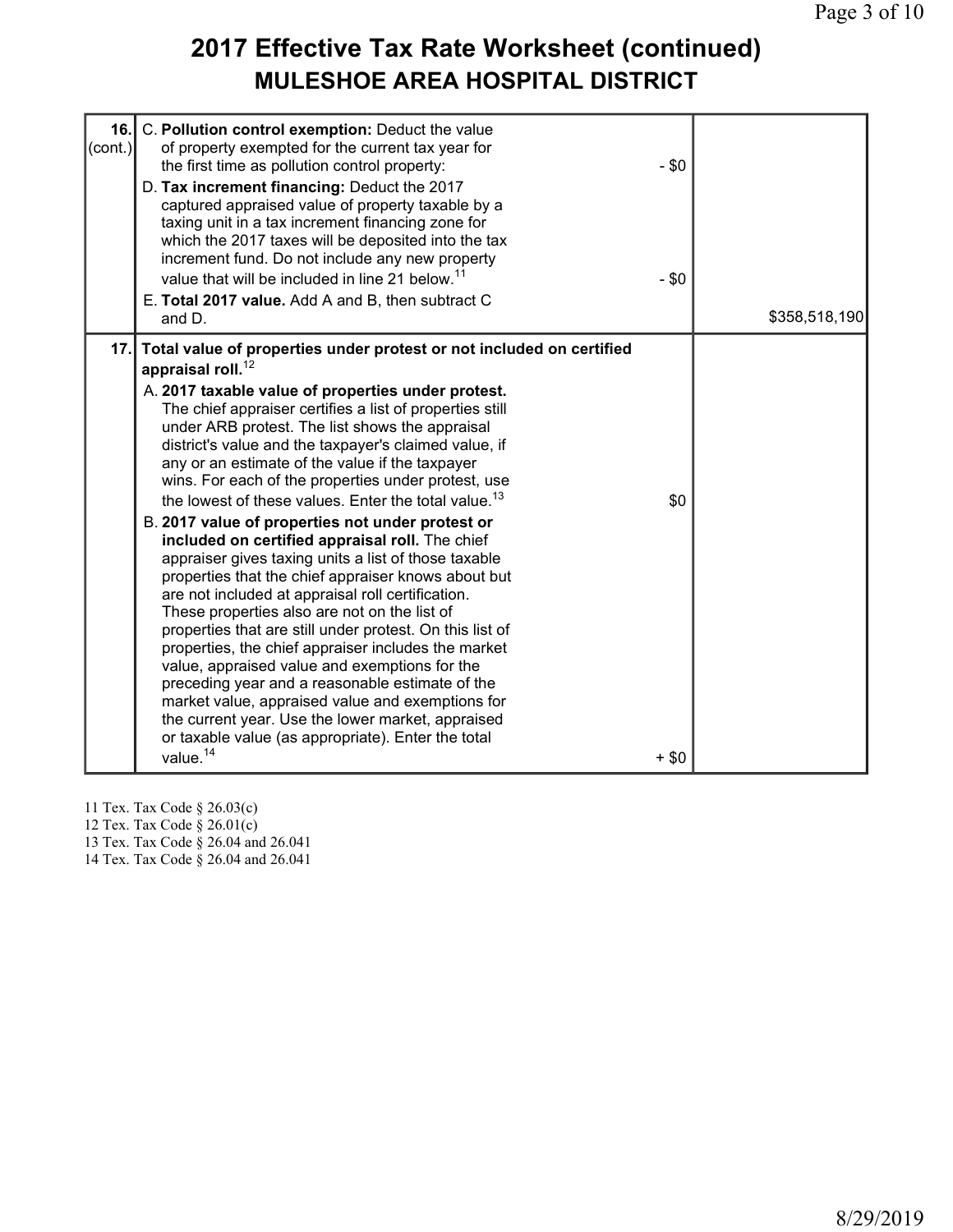#### **2017 Effective Tax Rate Worksheet (continued) MULESHOE AREA HOSPITAL DISTRICT**

| 17.<br>$ _{\text{(cont.)}} $ | C. Total value under protest or not certified. Add<br>A and B.                                                                                                                                                                                                                                                                                                                                                                                                                                                                                                                                                                                 | \$0              |
|------------------------------|------------------------------------------------------------------------------------------------------------------------------------------------------------------------------------------------------------------------------------------------------------------------------------------------------------------------------------------------------------------------------------------------------------------------------------------------------------------------------------------------------------------------------------------------------------------------------------------------------------------------------------------------|------------------|
|                              | 18. 2017 tax cellings. Counties, cities and junior colleges enter 2017 total taxable<br>value of homesteads with tax ceilings. These include the homesteads of<br>homeowners age 65 or older or disabled. Other taxing units enter "0". If your<br>taxing units adopted the tax ceiling provision in 2016 or prior year for<br>homeowners age 65 or older or disabled, use this step. <sup>15</sup>                                                                                                                                                                                                                                            | \$0              |
|                              | 19. 2017 total taxable value. Add lines 16E and 17C. Subtract line 18.                                                                                                                                                                                                                                                                                                                                                                                                                                                                                                                                                                         | \$358,518,190    |
|                              | 20. Total 2017 taxable value of properties in territory annexed after January 1,<br>2008. Include both real and personal property. Enter the 2017 value of property<br>in territory annexed. <sup>16</sup>                                                                                                                                                                                                                                                                                                                                                                                                                                     | \$0 <sub>1</sub> |
|                              | 21. Total 2017 taxable value of new improvements and new personal property<br>located in new improvements. New means the item was not on the appraisal<br>roll in 2016. An improvement is a building, structure, fixture or fence erected on<br>or affixed to land. New additions to existing improvements may be included if<br>the appraised value can be determined. New personal property in a new<br>improvement must have been brought into the taxing unit after January 1, 2016<br>and be located in a new improvement. New improvements do include property<br>on which a tax abatement agreement has expired for 2017. <sup>17</sup> | \$7,428,107      |
|                              | 22. Total adjustments to the 2017 taxable value. Add lines 20 and 21.                                                                                                                                                                                                                                                                                                                                                                                                                                                                                                                                                                          | \$7,428,107      |
|                              | 23. 2017 adjusted taxable value. Subtract line 22 from line 19.                                                                                                                                                                                                                                                                                                                                                                                                                                                                                                                                                                                | \$351,090,083    |
|                              | 24. 2017 effective tax rate. Divide line 15 by line 23 and multiply by \$100. <sup>18</sup>                                                                                                                                                                                                                                                                                                                                                                                                                                                                                                                                                    | \$0.4102/\$100   |
|                              | 25. COUNTIES ONLY. Add together the effective tax rates for each type of tax the<br>county levies. The total is the 2017 county effective tax rate. <sup>19</sup>                                                                                                                                                                                                                                                                                                                                                                                                                                                                              |                  |
|                              | <b>Fund Name</b><br><b>Tax Rate</b><br>${field36.1}$<br>${field36.2}$                                                                                                                                                                                                                                                                                                                                                                                                                                                                                                                                                                          | \$/\$100         |

15 Tex. Tax Code § 26.012(6)

16 Tex. Tax Code § 26.012(17)

17 Tex. Tax Code § 26.012(17)

18 Tex. Tax Code § 26.04(c)

19 Tex. Tax Code § 26.04(d)

A county, city or hospital district that adopted the additional sales tax in November 2016 or in May 2017 must adjust its effective tax rate. *The Additional Sales Tax Rate Worksheet* on page 39 sets out this adjustment. Do not forget to complete the *Additional Sales Tax Rate Worksheet* if the taxing unit adopted the additional sales tax on these dates.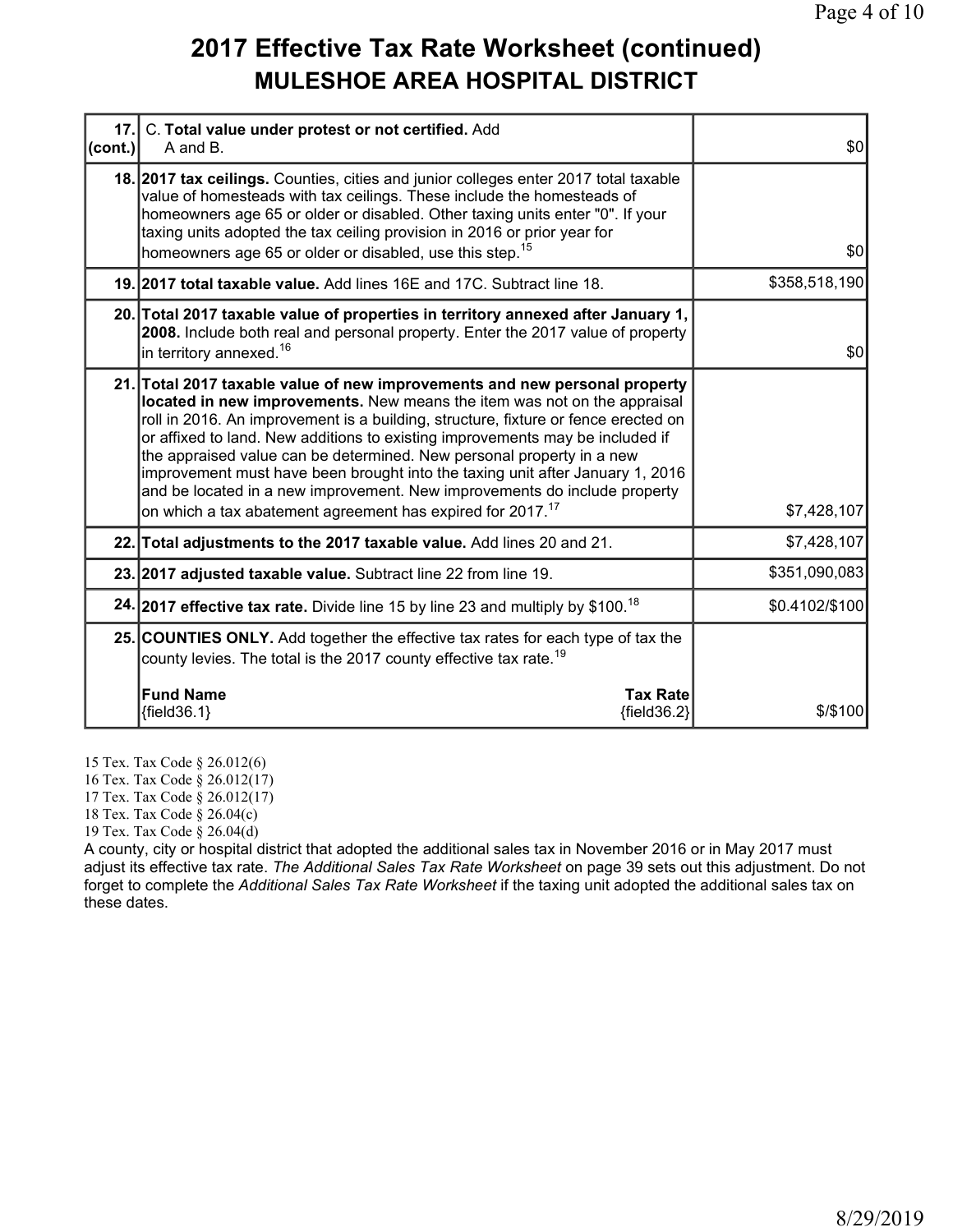# **2017 Rollback Tax Rate Worksheet**

#### **MULESHOE AREA HOSPITAL DISTRICT**

See pages 17 to 21 for an explanation of the rollback tax rate.

|      | 26. 2016 maintenance and operations (M&O) tax rate.                                                                                                                                                                                                                                                                                                                                                                                                                                                                                                                                                                                                                                                                                                                                                                                                                                                                                                                                                                                                                                                                                                                                                                                                                                                                          |                                               | \$0.320500/\$100 |
|------|------------------------------------------------------------------------------------------------------------------------------------------------------------------------------------------------------------------------------------------------------------------------------------------------------------------------------------------------------------------------------------------------------------------------------------------------------------------------------------------------------------------------------------------------------------------------------------------------------------------------------------------------------------------------------------------------------------------------------------------------------------------------------------------------------------------------------------------------------------------------------------------------------------------------------------------------------------------------------------------------------------------------------------------------------------------------------------------------------------------------------------------------------------------------------------------------------------------------------------------------------------------------------------------------------------------------------|-----------------------------------------------|------------------|
|      | 27. 2016 adjusted taxable value. Enter the amount from line 11.                                                                                                                                                                                                                                                                                                                                                                                                                                                                                                                                                                                                                                                                                                                                                                                                                                                                                                                                                                                                                                                                                                                                                                                                                                                              |                                               | \$360,113,992    |
| 28.1 | 2016 M&O taxes.<br>A. Multiply line 26 by line 27 and divide by \$100.<br>B. Cities, counties and hospital districts with<br>additional sales tax: Amount of additional sales<br>tax collected and spent on M&O expenses in<br>2016. Enter amount from full year's sales tax<br>revenue spent for M&O in 2016 fiscal year, if any.<br>Other units, enter "0." Counties exclude any<br>amount that was spent for economic development<br>grants from the amount of sales tax spent.<br>C. Counties: Enter the amount for the state criminal<br>justice mandate. If second or later year, the<br>amount is for increased cost above last year's<br>amount. Other units, enter "0."<br>D. Transferring function: If discontinuing all of a<br>department, function or activity and transferring it<br>to another unit by written contract, enter the<br>amount spent by the unit discontinuing the<br>function in the 12 months preceding the month of<br>this calculation. If the unit did not operate this<br>function for this 12-month period, use the amount<br>spent in the last full fiscal year in which the unit<br>operated the function. The unit discontinuing the<br>function will subtract this amount in H below. The<br>unit receiving the function will add this amount in<br>H below. Other units, enter "0." | \$1,154,165<br>$+$ \$0<br>$+ $0$<br>$+/-$ \$0 |                  |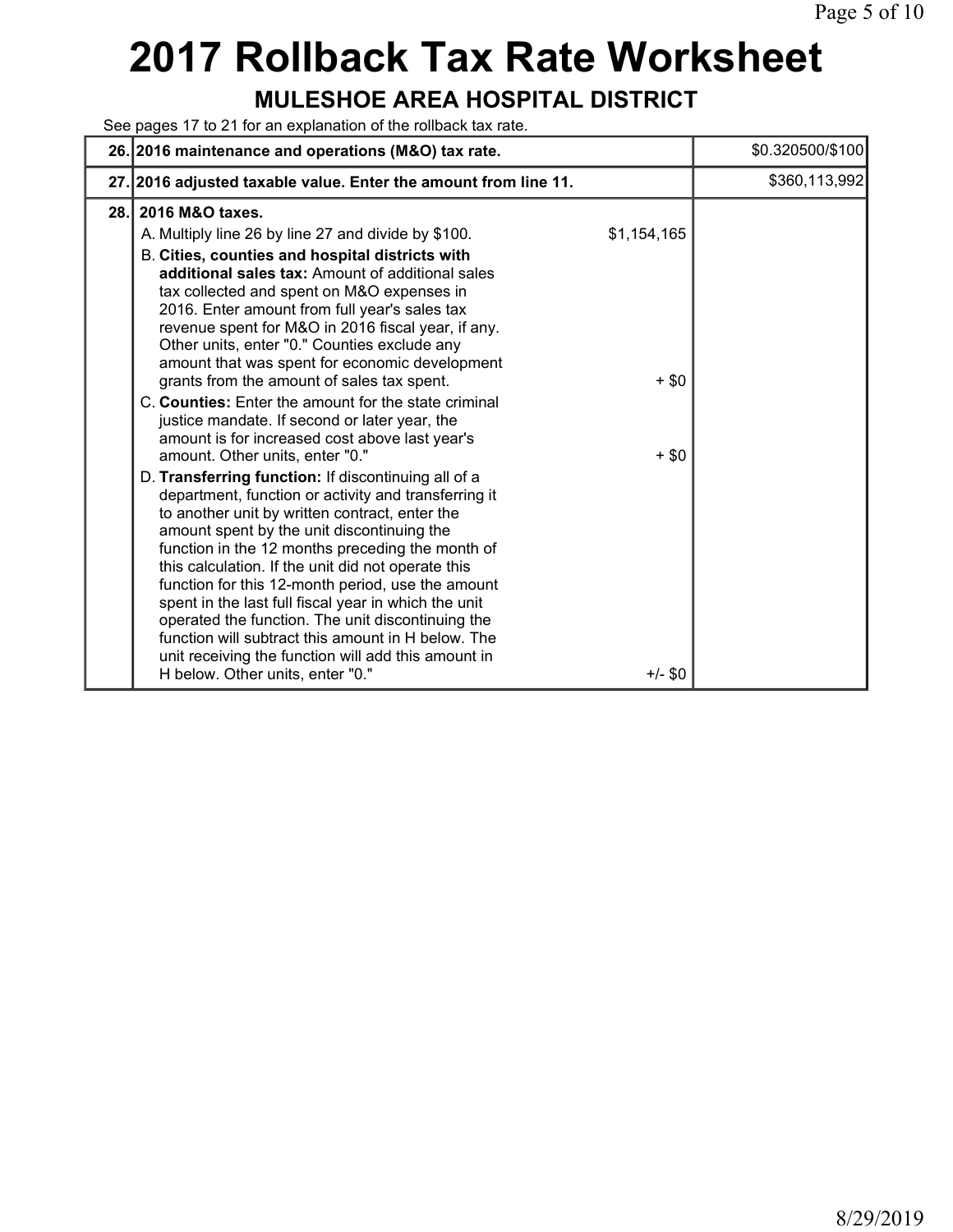### **2017 Rollback Tax Rate Worksheet (continued) MULESHOE AREA HOSPITAL DISTRICT**

| 28.<br>(cont.) | E. Taxes refunded for years preceding tax year<br>2016: Enter the amount of M&O taxes refunded<br>during the last budget year for tax years<br>preceding tax year 2016. Types of refunds<br>include court decisions, Section 25.25(b) and (c)<br>corrections and Section 31.11 payment errors. Do<br>not include refunds for tax year 2016. This line<br>applies only to tax years preceding tax year 2016.<br>F. Enhanced indigent health care expenditures:<br>Enter the increased amount for the current year's<br>enhanced indigent health care expenditures<br>above the preceding tax year's enhanced indigent<br>health care expenditures, less any state<br>assistance.<br>G. Taxes in tax increment financing (TIF): Enter<br>the amount of taxes paid into the tax increment<br>fund for a reinvestment zone as agreed by the<br>taxing unit. If the unit has no 2017 captured<br>appraised value in Line 16D, enter "0."<br>H. Adjusted M&O Taxes. Add A, B, C, E and F. For<br>unit with D, subtract if discontinuing function and<br>add if receiving function. Subtract G. | $+ $0$<br>$+ $0$<br>$- $0$ | \$1,154,165    |
|----------------|------------------------------------------------------------------------------------------------------------------------------------------------------------------------------------------------------------------------------------------------------------------------------------------------------------------------------------------------------------------------------------------------------------------------------------------------------------------------------------------------------------------------------------------------------------------------------------------------------------------------------------------------------------------------------------------------------------------------------------------------------------------------------------------------------------------------------------------------------------------------------------------------------------------------------------------------------------------------------------------------------------------------------------------------------------------------------------------|----------------------------|----------------|
|                | 29. 2017 adjusted taxable value.                                                                                                                                                                                                                                                                                                                                                                                                                                                                                                                                                                                                                                                                                                                                                                                                                                                                                                                                                                                                                                                         |                            |                |
|                | Enter line 23 from the Effective Tax Rate Worksheet.                                                                                                                                                                                                                                                                                                                                                                                                                                                                                                                                                                                                                                                                                                                                                                                                                                                                                                                                                                                                                                     |                            | \$351,090,083  |
|                | 30. 2017 effective maintenance and operations rate.<br>Divide line 28H by line 29 and multiply by \$100.                                                                                                                                                                                                                                                                                                                                                                                                                                                                                                                                                                                                                                                                                                                                                                                                                                                                                                                                                                                 |                            | \$0.3287/\$100 |
|                | 31. 2017 rollback maintenance and operation rate.<br>Multiply line 30 by 1.08. (See lines 49 to 52 for additional rate for pollution<br>control expenses.                                                                                                                                                                                                                                                                                                                                                                                                                                                                                                                                                                                                                                                                                                                                                                                                                                                                                                                                |                            | \$0.3549/\$100 |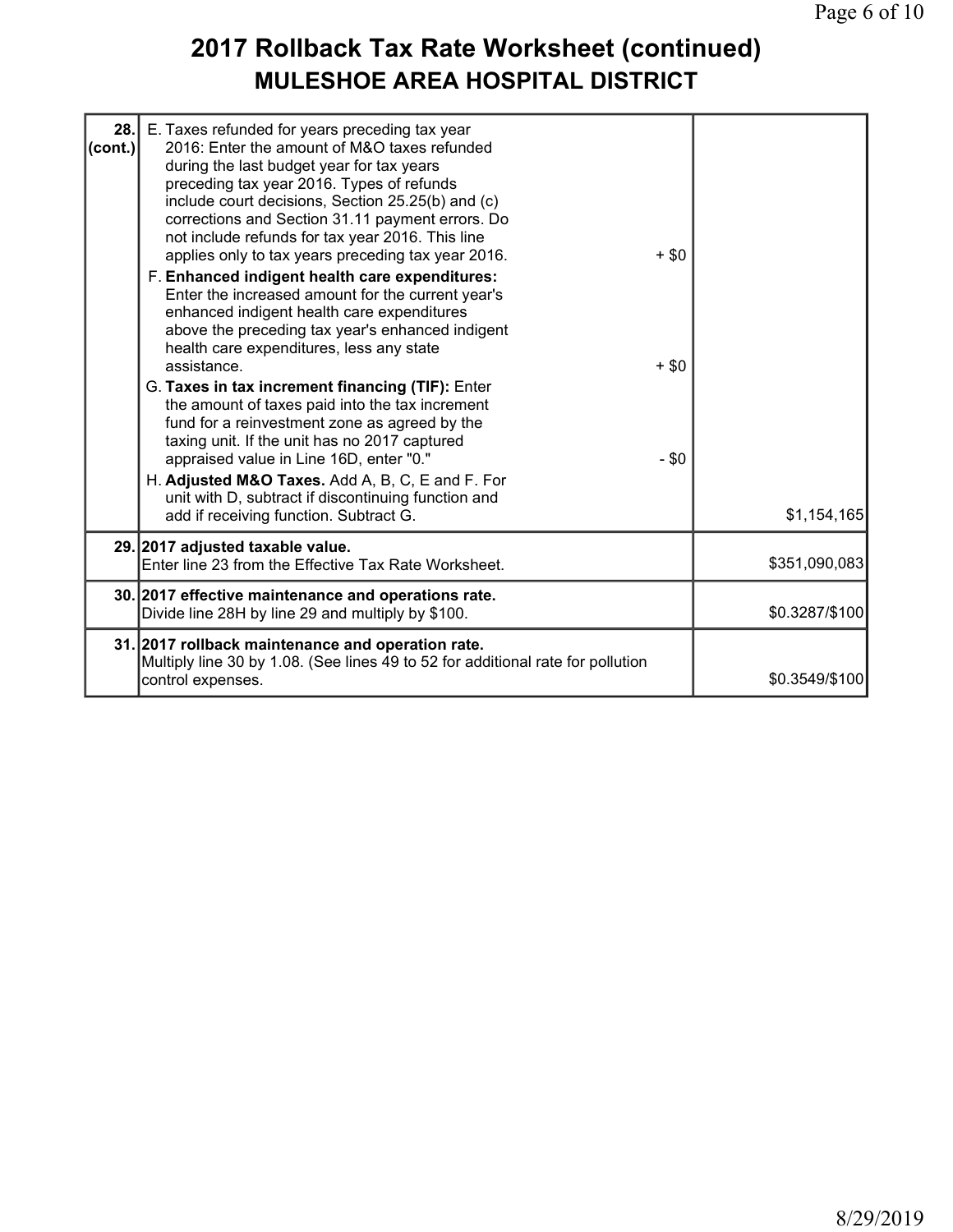#### **2017 Rollback Tax Rate Worksheet (continued) MULESHOE AREA HOSPITAL DISTRICT**

| 32.1 | Total 2017 debt to be paid with property taxes and additional sales tax<br>revenue.<br>"Debt" means the interest and principal that will be paid on debts that:<br>(1) are paid by property taxes,<br>(2) are secured by property taxes,<br>(3) are scheduled for payment over a period longer than one year and<br>(4) are not classified in the unit's budget as M&O expenses.<br>A: Debt also includes contractual payments to other<br>taxing units that have incurred debts on behalf of<br>this taxing unit, if those debts meet the four<br>conditions above. Include only amounts that will be<br>paid from property tax revenue. Do not include<br>appraisal district budget payments. List the debt in<br>Schedule B: Debt Service.<br>\$285,213<br>B: Subtract unencumbered fund amount used to<br>reduce total debt.<br>$-50$<br>C: Subtract amount paid from other resources.<br>$-50$<br>D: Adjusted debt. Subtract B and C from A. | \$285,213      |
|------|---------------------------------------------------------------------------------------------------------------------------------------------------------------------------------------------------------------------------------------------------------------------------------------------------------------------------------------------------------------------------------------------------------------------------------------------------------------------------------------------------------------------------------------------------------------------------------------------------------------------------------------------------------------------------------------------------------------------------------------------------------------------------------------------------------------------------------------------------------------------------------------------------------------------------------------------------|----------------|
|      | 33. Certified 2016 excess debt collections. Enter the amount certified by the<br>collector.                                                                                                                                                                                                                                                                                                                                                                                                                                                                                                                                                                                                                                                                                                                                                                                                                                                       | \$13,300       |
|      | 34. Adjusted 2017 debt. Subtract line 33 from line 32.                                                                                                                                                                                                                                                                                                                                                                                                                                                                                                                                                                                                                                                                                                                                                                                                                                                                                            | \$271,913      |
|      | 35. Certified 2017 anticipated collection rate. Enter the rate certified by the<br>collector. If the rate is 100 percent or greater, enter 100 percent.                                                                                                                                                                                                                                                                                                                                                                                                                                                                                                                                                                                                                                                                                                                                                                                           | 93.000000%     |
|      | 36. 2017 debt adjusted for collections. Divide line 34 by line 35.                                                                                                                                                                                                                                                                                                                                                                                                                                                                                                                                                                                                                                                                                                                                                                                                                                                                                | \$292,380      |
|      | 37. 2017 total taxable value. Enter the amount on line 19.                                                                                                                                                                                                                                                                                                                                                                                                                                                                                                                                                                                                                                                                                                                                                                                                                                                                                        | \$358,518,190  |
|      | 38. 2017 debt tax rate. Divide line 36 by line 37 and multiply by \$100.                                                                                                                                                                                                                                                                                                                                                                                                                                                                                                                                                                                                                                                                                                                                                                                                                                                                          | \$0.0815/\$100 |
|      | 39. 2017 rollback tax rate. Add lines 31 and 38.                                                                                                                                                                                                                                                                                                                                                                                                                                                                                                                                                                                                                                                                                                                                                                                                                                                                                                  | \$0.4364/\$100 |
|      | 40. COUNTIES ONLY. Add together the rollback tax rates for each type of tax the<br>county levies. The total is the 2017 county rollback tax rate.<br><b>Fund Name</b><br><b>Tax Rate</b>                                                                                                                                                                                                                                                                                                                                                                                                                                                                                                                                                                                                                                                                                                                                                          |                |
|      | ${fields 5.1}$<br>${fields2}$                                                                                                                                                                                                                                                                                                                                                                                                                                                                                                                                                                                                                                                                                                                                                                                                                                                                                                                     | \$/\$100       |

A taxing unit that adopted the additional sales tax must complete the lines for the *Additional Sales Tax Rate*. A taxing unit seeking additional rollback protection for pollution control expenses completes the *Additional Rollback Protection for Pollution Control*.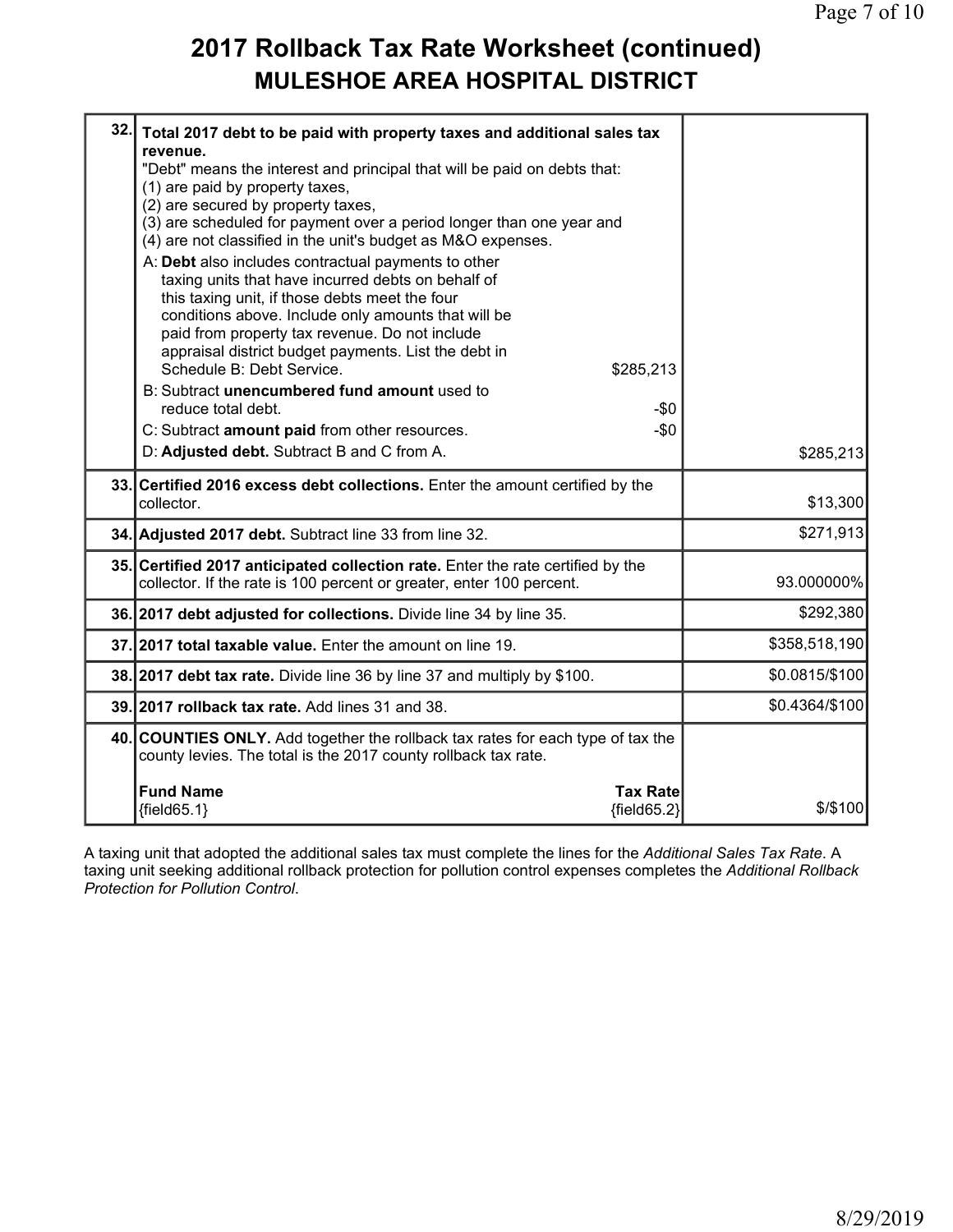## **Additional Sales Tax Rate Worksheet MULESHOE AREA HOSPITAL DISTRICT**

| 41. Units that adopted the sales tax in August or November 2016, or in January or<br>May 2017. Enter the Comptroller's estimate of taxable sales for the previous four<br>quarters. Units that adopted the sales tax before August 2016, skip this line. | \$0            |
|----------------------------------------------------------------------------------------------------------------------------------------------------------------------------------------------------------------------------------------------------------|----------------|
| 42. Estimated sales tax revenue. Counties exclude any amount that is or will be<br>spent for economic development grants from the amount of estimated sales tax<br>revenue.                                                                              |                |
| UNITS THAT ADOPTED THE SALES TAX IN AUGUST OR NOVEMBER<br>2016, OR IN JANUARY OR MAY 2017. Multiply the amount on line 41 by the<br>sales tax rate (.01, .005, or .0025, as applicable) and multiply the result by .95.                                  |                |
| $-OR-$                                                                                                                                                                                                                                                   |                |
| UNITS THAT ADOPTED THE SALES TAX BEFORE AUGUST 2016. Enter<br>the sales tax revenue for the previous four quarters. Do not multiply by .95.                                                                                                              | \$0            |
| 43. 2017 total taxable value. Enter the amount from line 37 of the Rollback Tax Rate<br>Worksheet.                                                                                                                                                       | \$358,518,190  |
| 44. Sales tax adjustment rate. Divide line 42 by line 43 and multiply by \$100.                                                                                                                                                                          | \$0.0000/\$100 |
| 45. 2017 effective tax rate, unadjusted for sales tax. Enter the rate from line 24 or<br>25, as applicable, on the Effective Tax Rate Worksheet.                                                                                                         | \$0.4102/\$100 |
| 46. 2017 effective tax rate, adjusted for sales tax.                                                                                                                                                                                                     |                |
| UNITS THAT ADOPTED THE SALES TAX IN AUGUST OR NOVEMBER<br>2016, OR IN JANUARY OR MAY 2017. Subtract line 45 from line 46.                                                                                                                                |                |
| $-OR-$                                                                                                                                                                                                                                                   |                |
| UNITS THAT ADOPTED THE SALES TAX BEFORE AUGUST 2016. Enter<br>line 46, do not subtract.                                                                                                                                                                  | \$0.4102/\$100 |
| 47. 2017 rollback tax rate, unadjusted for sales tax. Enter the rate from line 39 or<br>40, as applicable, of the rollback tax rate worksheet.                                                                                                           | \$0.4364/\$100 |
| 48. 2017 rollback tax rate, adjusted for sales tax. Subtract line 44 from line 47.                                                                                                                                                                       | \$0.4364/\$100 |

If the additional sales tax rate increased or decreased from last year, contact the Comptroller's office for special instructions on calculating the sales tax projection for the first year after the rate change.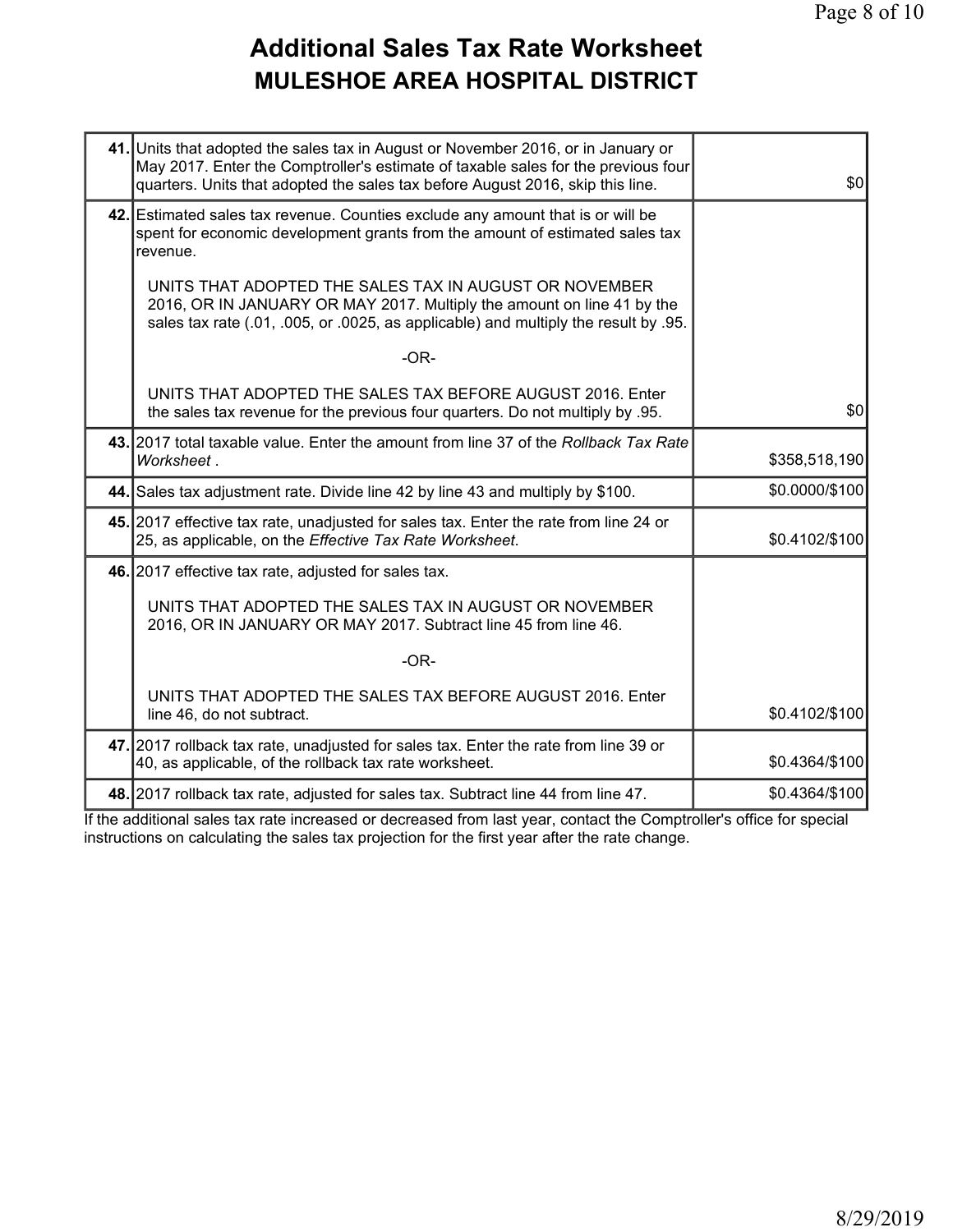### **Additional Rollback Protection for Pollution Control Worksheet MULESHOE AREA HOSPITAL DISTRICT**

| 49. Certified expenses from TCEQ. Enter the amount certified in the determination<br>letter from TCEQ. The taxing unit shall provide its assessor with a copy of the<br>letter. See Part 3, the Rollback Rate, for more details. | \$01           |
|----------------------------------------------------------------------------------------------------------------------------------------------------------------------------------------------------------------------------------|----------------|
| 50. 2017 total taxable value. Enter the amount from line 37 of the Rollback Tax Rate<br>Worksheet.                                                                                                                               | \$358,518,190  |
| 51. Additional rate for pollution control. Divide line 49 by line 50 and multiply by 100.                                                                                                                                        | \$0.0000/\$100 |
| 52. 2017 rollback tax rate, adjusted for pollution control. Add line 51 to one of the<br>following lines (as applicable): line 39, line 40 (counties) or line 48 (units with the<br>additional sales tax).                       | \$0.4364/\$100 |